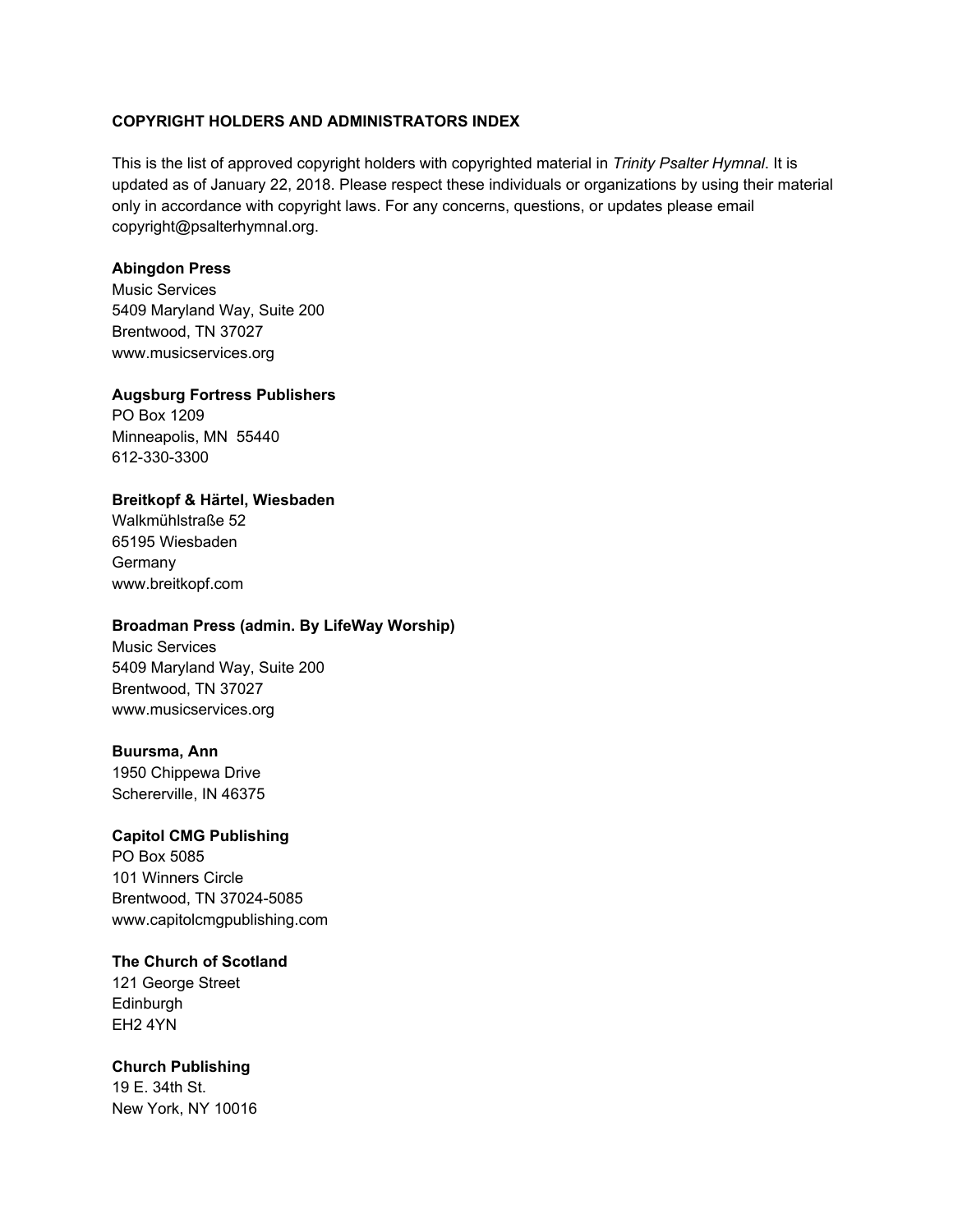## **Coleman, Fred & Ruth**

110 Amanda's Autumn Lane Taylors, SC 29687 [fred@frcoleman.com](mailto:fred@frcoleman.com)

# **Concordia Publishing House**

3558 South Jefferson Avenue St. Louis, MO 63118 copyrights@cph.org

# **Coombs, Rev. Brian E. & Schep, Andrew K.**

Messiah's Church Reformed Presbyterian 8181 Stearns Road Clay, NY 13041

# **CRC Publications/**

**Faith Alive Christian Resources** 1700 28th Street SE Grand Rapids, MI 49508 616-224-0727

# **Crown and Covenant Publications**

7408 Penn Ave. Pittsburgh, PA 15208 Crown and Covenant Publications owns or administers copyright for: Book of Psalms for Singing Book of Psalms for Worship Trinity Psalter Franki Fuhrman Don McCrory

# **Cruse, Jonathan Landry**

www.HymnsOfDevotion.com

## **Dale Grotenhuis Estate**

245 East Sheffield Court Gilbert, AZ 85296 pastorgrotenhuis@gmail.com

# **E. C. Schirmer Music Company**

1727 Larkin Williams Road Fenton, MO 63026 636-305-0100 636-305-0121 aenockson@ecspublishing.com [www.ecspublishing.com](http://www.ecspublishing.com/)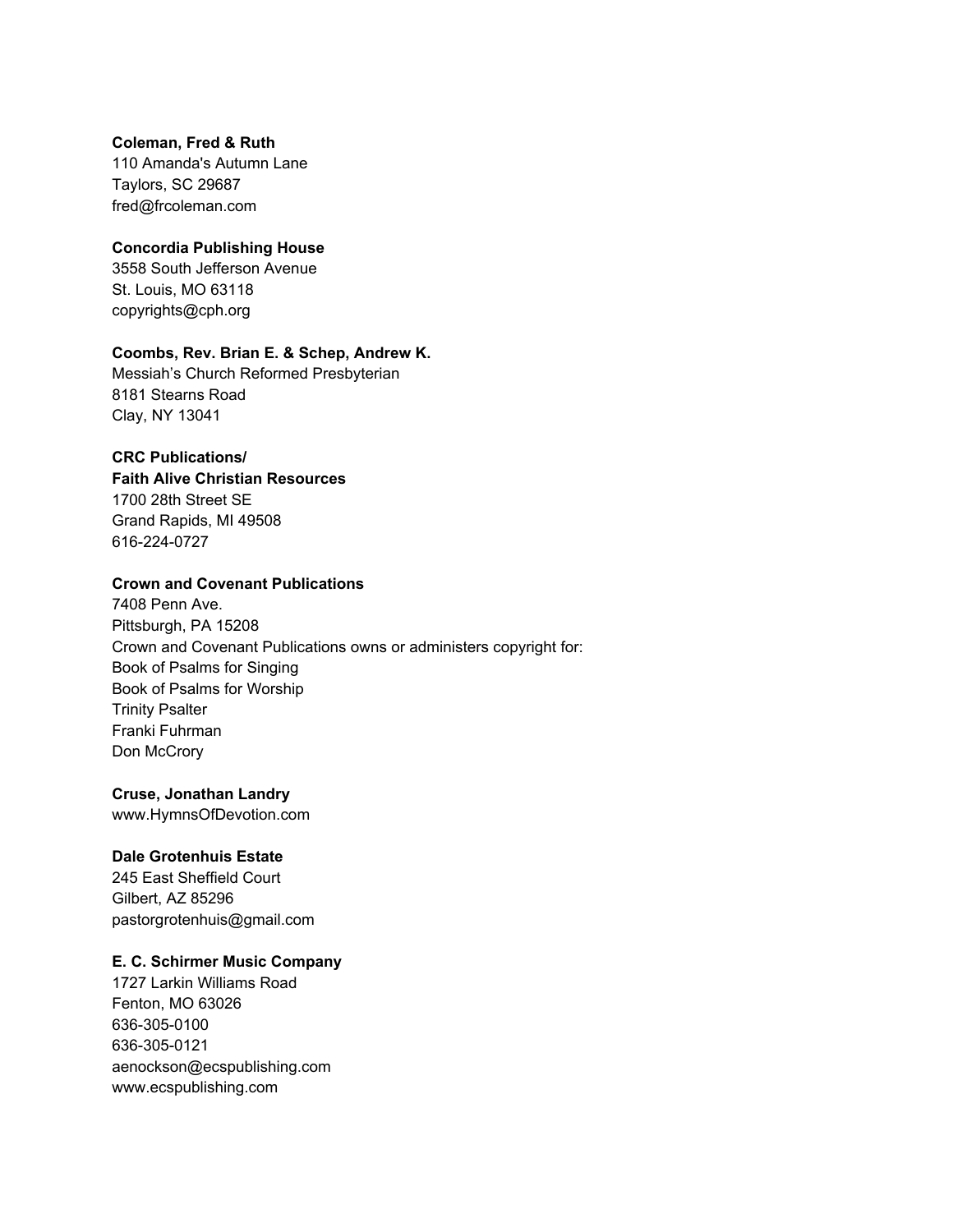**Finch, Scott M.** 618 Eagle Cliff Drive Flintstone, GA 30725 scott.finch@covenant.edu

#### **Fred Bock Music Co.**

P.O. Box 10069 Glendale, CA 91909 www.fredbock.com

# **Free Church of Scotland**

Psalmody and Praise Committee 15 North Bank Street Edinburgh EH1 2LS

# **General Synod, Associate Reformed Presbyterian Church**

918 S. Pleasantburg Dr. Greenville SC 29607

#### **GIA Publications, Inc.**

7404 South Mason Avenue Chicago, IL 60638 708-552-9831 www.giamusic.com

## **G. Schirmer, Inc.**

1247 Sixth Street Santa Monica, CA 90401 [www.musicsales.com](http://www.musicsales.com/)

### **Helder, William**

84 San Antonio Drive Hamilton, ON L9C 5N2 Canada wllmhldr@gmail.com

# **Hope Publishing Co.**

380 South Main Place Carol Stream, IL 60188 www.hopepublishing.com

## **InterVarsity Press**

P.O. Box 1400 Downers Grove, IL 60516 [www.ivpress.com](http://www.ivpress.com/) [permissions@ivpress.com](mailto:permissions@ivpress.com)

## **Montgomery, Jeremiah**

275 Montgomery Lane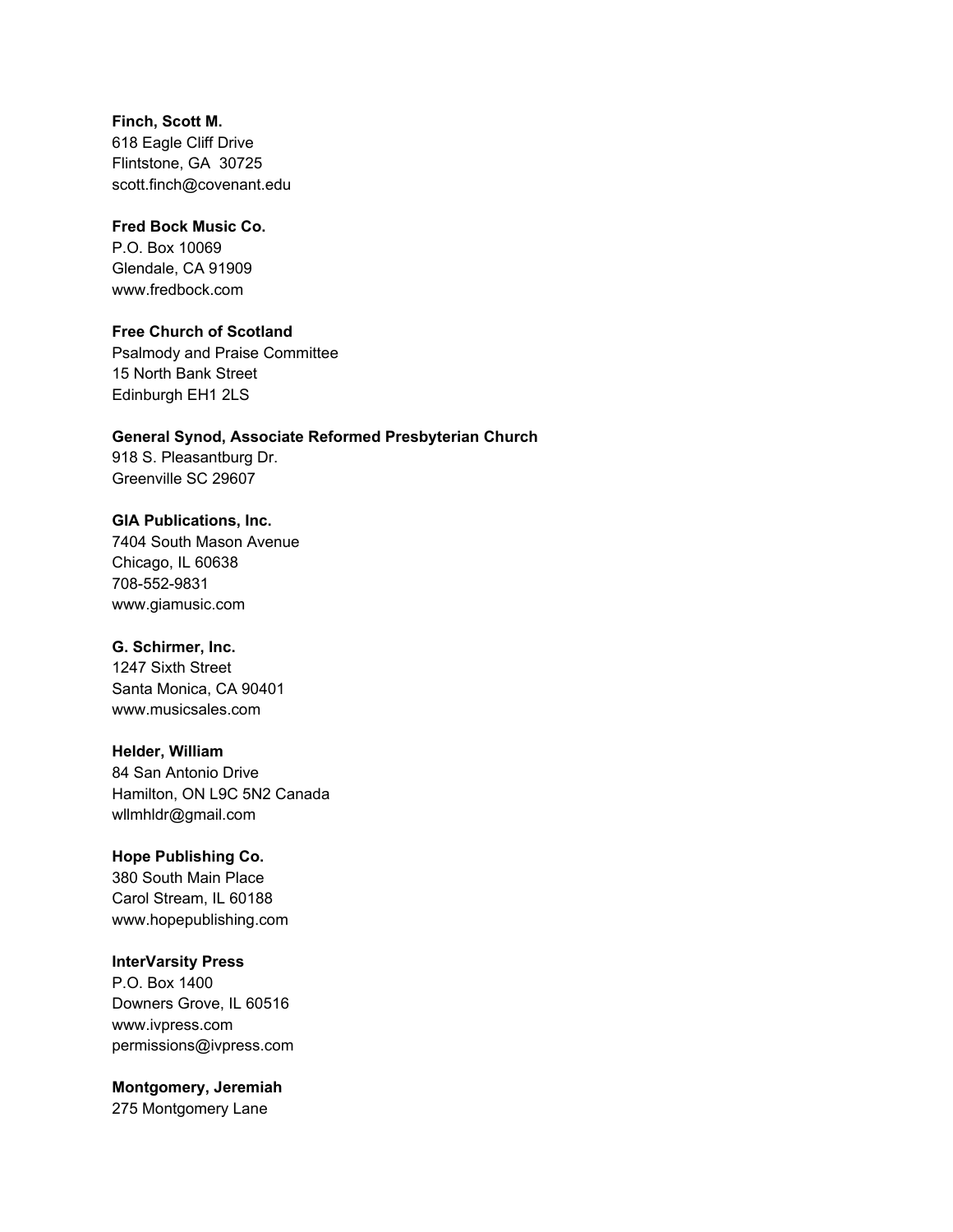Duncansville, PA 16635 [montys.abroad@gmail.com](mailto:montys.abroad@gmail.com)

#### **MorningStar Music Publishers**

1727 Larkin Williams Rd. Fenton, MO 63026-2024 [copyrights@morningstarmusic.com](mailto:copyrights@morningstarmusic.com) [www.morningstarmusic.com](http://www.morningstarmusic.com/)

## **OMF International**

Music Services 5409 Maryland Way, Suite 200 Brentwood, TN 37027 www.musicservices.org

# **Oxford University Press**

Great Clarendon Street Oxford OX2 6DP United Kingdom [www.oup.com](http://www.oup.com/)

#### **Paul Jones Music, Inc.**

[www.pjonesmusic.us](http://www.pjonesmusic.us/) [psjofnb@gmail.com](mailto:psjofnb@gmail.com)

## **The Pilgrim Press**

700 Prospect Ave. Cleveland, OH 44115-1100 [permissions@thepilgrimpress.com](mailto:permissions@thepilgrimpress.com)

## **Pribble, Stephen**

Lansing, MI

## **RAM Music Publications**

4109 Colony Drive Hatboro, PA 19040

# **Reformed Churches of New Zealand**

Hymnal Committee PO Box 15-129 Dinsdale, 3243, Hamilton New Zealand [www.rcnz.org.nz](http://www.rcnz.org.nz/)

# **Shafer, Elisabeth**

2116 Brushwood Dr. State College, PA, 16801 814-380-1905